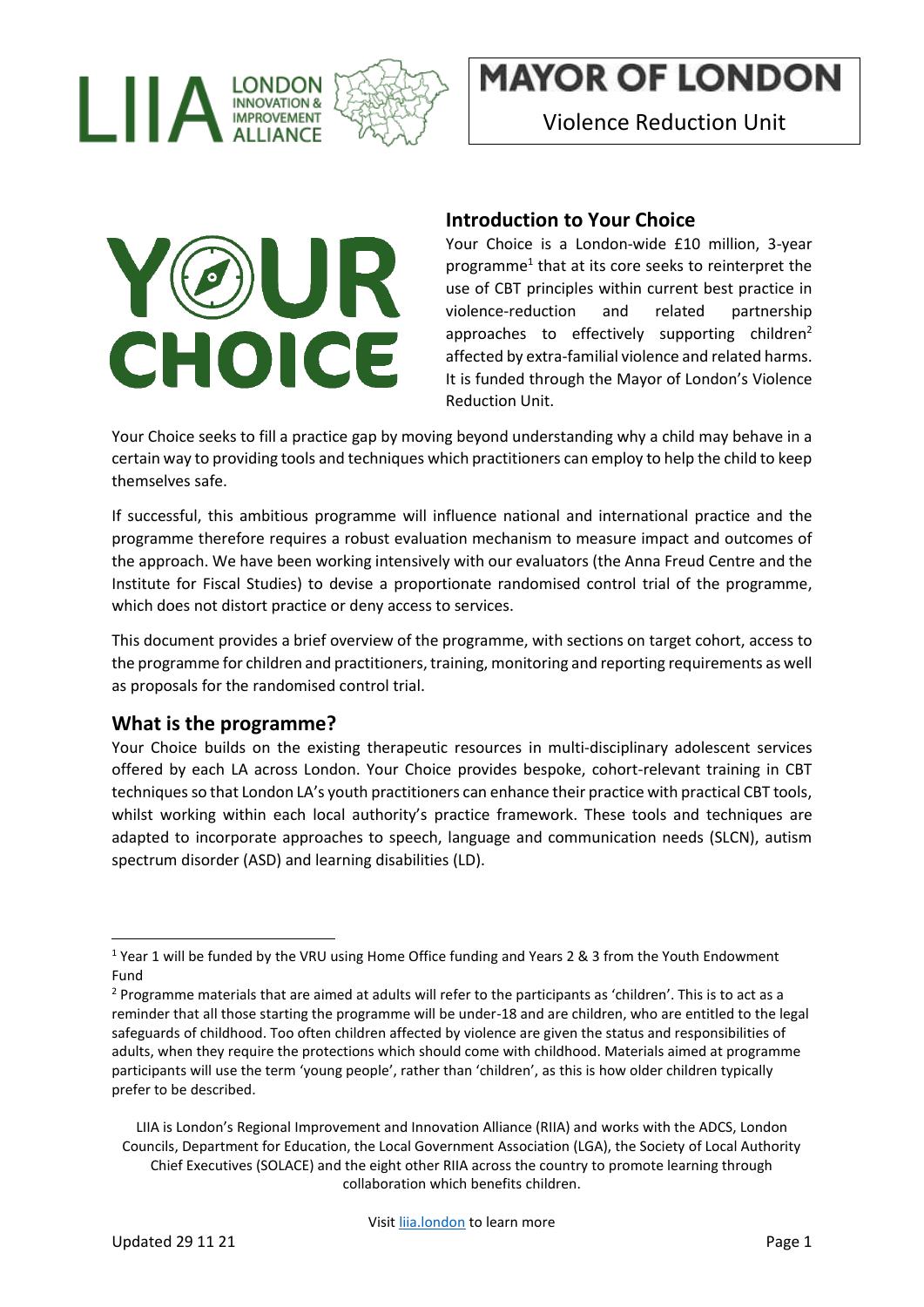

CBT is recognised as an effective intervention for a range of emotional and behavioural conditions associated with the use of violence. The programme is testing whether making CBT techniques available to children most affected by violence, through enhancing the skills of practitioners who build therapeutic relationships with them, can lead to increased safety for these children.

Whilst traditional CBT has sometimes been seen by some as oppositional to systemic, relational and trauma-based approaches, this programme seeks to work with these wider understandings of the child's personal / familial history and context and the systems of which they are a part.

#### **Who is the Your Choice programme for and how is it accessed?**

Any child aged between 11-17 years old who is assessed as medium or high risk of harm / vulnerability as a result of extra-familial harm and has been considered by a multi-agency panel (typically MACE / Pre-MACE).

Once a child who meets the above criteria has been considered by the multi-agency panel and is allocated (or continues to work with) an LA adolescent team<sup>3</sup> they will be considered to be part of the cohort for programme evaluation. Normal referral and allocation processes should be followed irrespective of which team(s) are delivering Your Choice. Those in the cohort allocated to a Your Choice trained practitioner will be considered as part of the treatment group. Those allocated elsewhere in the LA's adolescent services will form the control group.

Where members of the destination team have been trained in London 'Your Choice' CBT tools and techniques, the child will receive a target of 36<sup>4</sup> Your Choice sessions over three months<sup>5</sup>: three sessions lasting 45-60 minutes per week of one-to-one contact of which at least two will be face to face. The programme encourages creative relevant use of one of the three contacts such as for family contact (with or without the child) and working towards goals, associated with their Your Choice programme.

The sessions will be delivered at a time and place as agreed by the child and practitioner. This may be in a 'non-traditional' setting' such as in a youth centre, cafe or leisure centre.

#### **What is the programme trying to achieve?**

It is intended that these sessions will help the child to better understand themselves and to take better care of themselves by equipping them with tried and tested coping strategies.

CBT is goal oriented, with a focus on problem solving and modifications to cognitive processes, behaviour and emotional reactions to enable young people to achieve their goals. Young people will be supported to explore their personal values (during a critical stage in the formation of their identity)

<sup>&</sup>lt;sup>3</sup> Examples include Youth Offending; Adolescent Safeguarding; Edge of Care or Targeted Youth Support.

<sup>4</sup> Minimum 30

<sup>5</sup> Maximum 8 weeks

LIIA is London's Regional Improvement and Innovation Alliance (RIIA) and works with the ADCS, London Councils, Department for Education, the Local Government Association (LGA), the Society of Local Authority Chief Executives (SOLACE) and the eight other RIIA across the country to promote learning through collaboration which benefits children.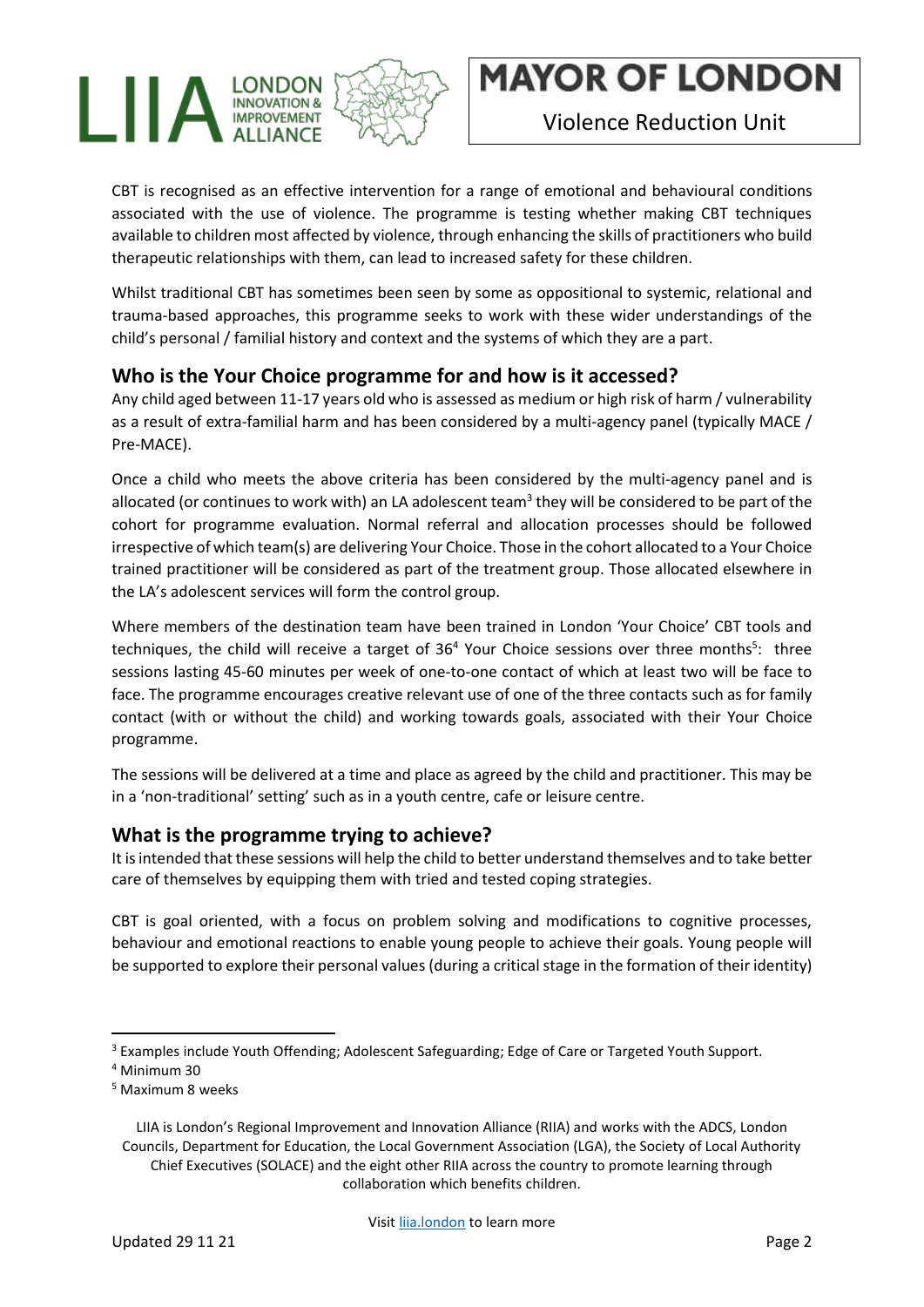

and consider how they can influence and guide behaviour. It is hoped that these sessions will empower the child and disrupt patterns of behaviour that may otherwise impact on their future goals.

The Your Choice CBT tools and techniques are not intended to be a standalone to 'fix' the child or to make them solely responsible for their circumstances and responses to them. These are specific techniques aimed at helping the child understand and manage their responses to their internal triggers and external stressors. This does not negate the importance of work with and understanding of the child's history, family context, peers, neighbourhood, educational experience or wider structural factors which impinge upon behaviour, experience and outcomes. In this way Your Choice is one part of a wider response, which will reflect the LA's existing practice framework, to better support the child and enable positive change for and with them.

Your Choice seeks to fill the gap which practitioners report around their face-to-face interventions. Beyond building a relationship (which is of course critical) there is often an absence of practical tools and techniques available to support practitioners in their work. The skills imparted through Your Choice training, supervision and participating in the community of practice aim to equip practitioners to feel and to be more effective.

If Your Choice is reaching the right cohort then a large proportion of the programme participants will be black and mixed heritage children. Your Choice is being built on evidence (such as the Power the Fight report *Therapeutic Interventions for Peace<sup>6</sup>*) about the cultural competency of therapeutic professionals and how this can be addressed to better support black and mixed heritage children. The ALDCS Leadership in Colour reference group (Black, Asian and Minority Ethnic children's professionals from across London) has been asked to act as a critical friend in the programme design and Power the Fight are represented on the programme steering group to ensure programme development reflects cultural competency.

<sup>6</sup> <https://www.powerthefight.org.uk/wp-content/uploads/2020/09/TIP-final-report.pdf>

LIIA is London's Regional Improvement and Innovation Alliance (RIIA) and works with the ADCS, London Councils, Department for Education, the Local Government Association (LGA), the Society of Local Authority Chief Executives (SOLACE) and the eight other RIIA across the country to promote learning through collaboration which benefits children.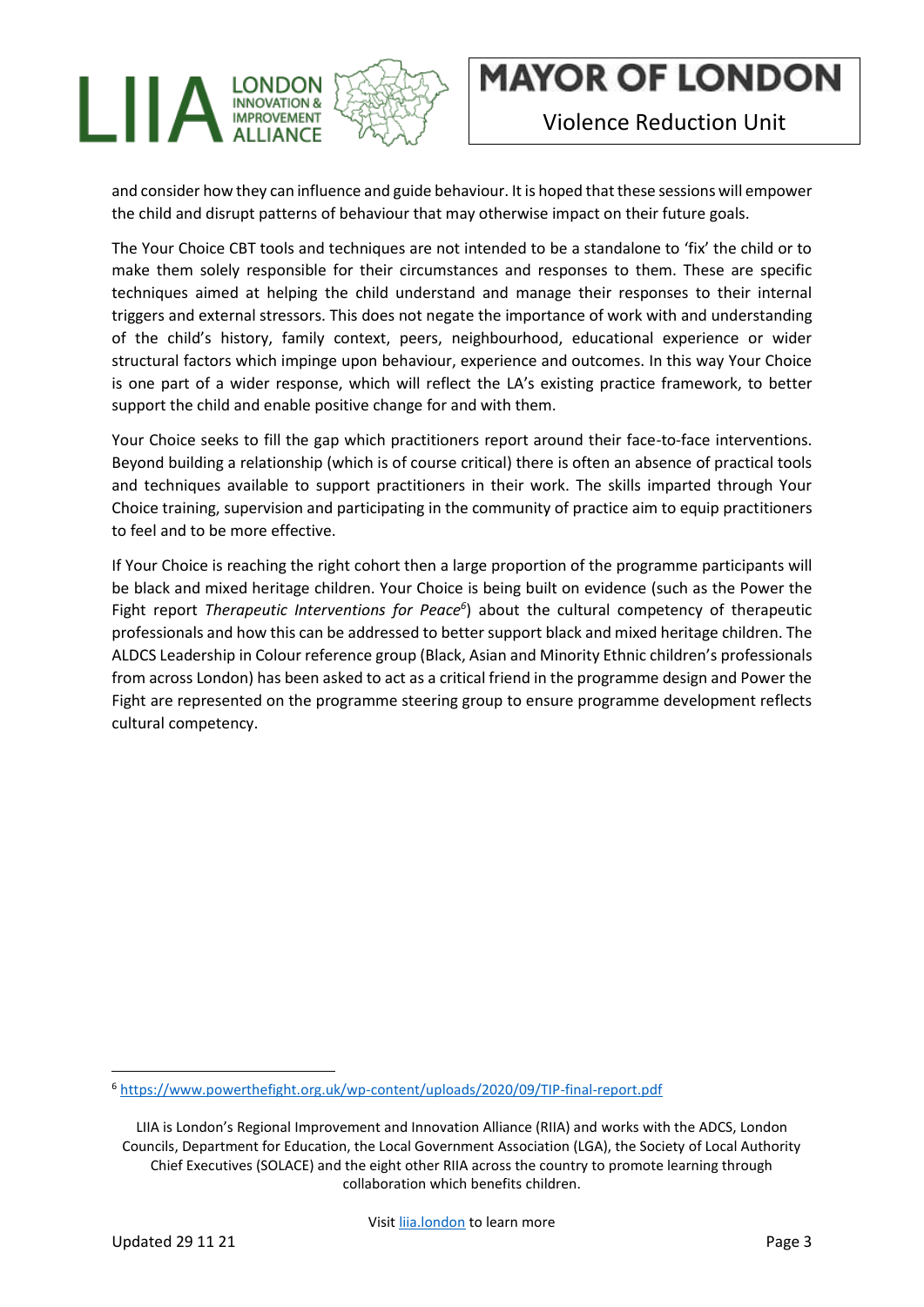

Violence Reduction Unit



*Figure 1 Your Choice will provide CBT additionality but work within the rich tapestry of existing therapeutic delivery*

#### **How is the programme going to be delivered and supported?**

There are a number of significant roles which will support implementation, delivery and ongoing development of the programme

**Pan-London Your Choice Programme Practice Lead**: responsible for programme development training, quality assurance and programme adherence. The Practice Lead is part of the LIIA team who provide central coordination of the programme and provide monitoring report to the VRU.

**Your Choice Local Authority Single Point of Contact (SPOC):** The SPOC will be the person who we will send information to for dissemination to colleagues; the person who will be responsible for identifying key colleagues such as data leads and also the person who is accountable for ensuring monitoring and outcomes are reported to us.

**Your Choice Local Authority Clinical Lead:** The clinical lead will be responsible for the quality of the programme's clinical provision in the local authority's adolescent services. They will be responsible for conducting supervision and observation.

**Your Choice LA Trainer**: To deliver training to your authority's Your Choice practitioners according to the Training Programme. In many LAs the clinical lead and trainer will be the same person.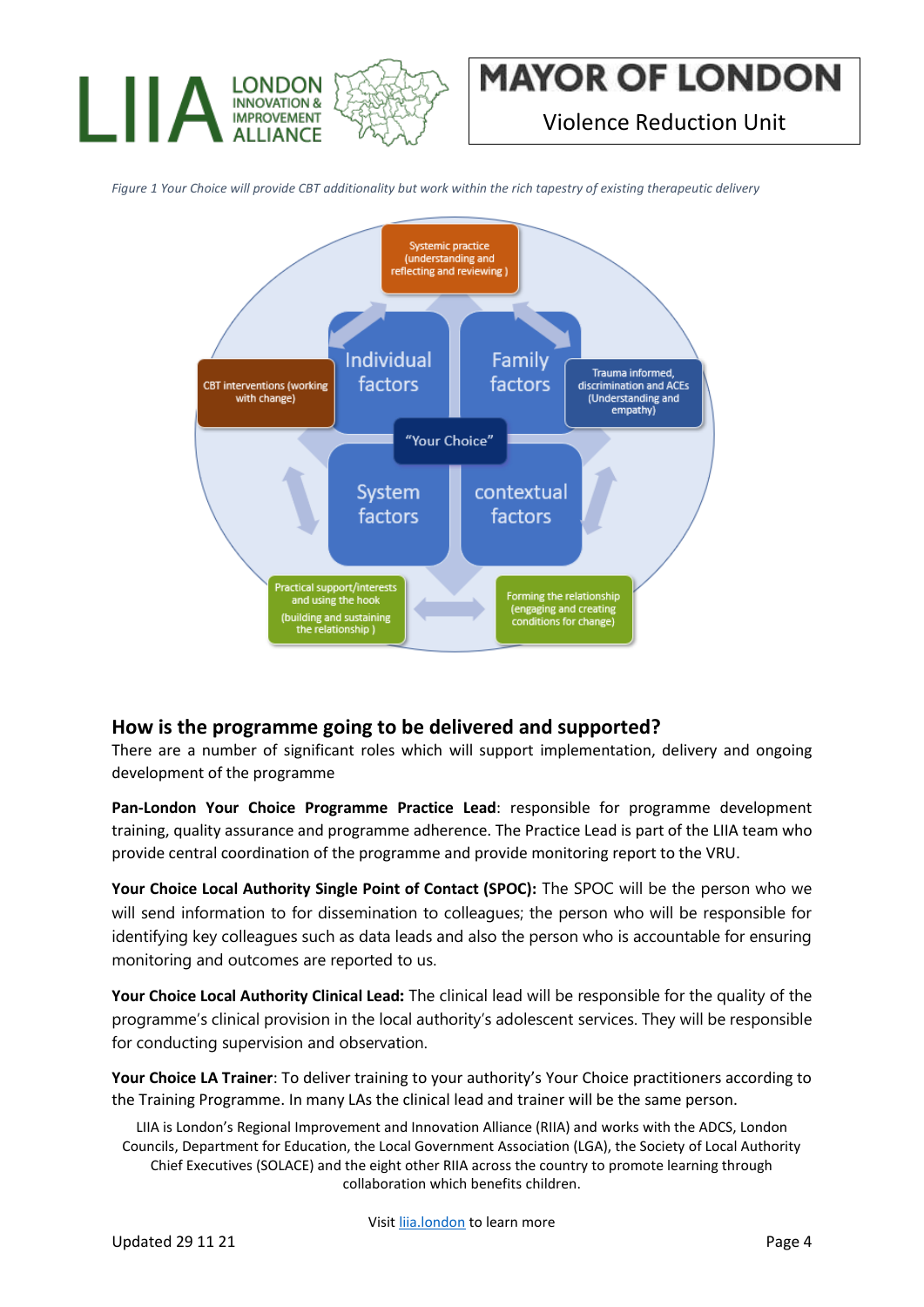

**Your Choice LA Practitioner:** The youth practitioner who has been trained in Your Choice CBT Tools and Techniques who will support the young person during the programme intervention.

**The Evaluators:** The evaluation is led by a team from the Institute of Fiscal Studies (IFS) who will focus on the quantitative element with qualitative research undertaken by the Anna Freud Centre (AFS)

### **How will the randomised control trial work?**

In order to test the effectiveness of the Your Choice CBT approach and contribute to a limited evidence base about "what works" to improve the life chances of young people that are notoriously hard to engage and therefore often underrepresented in rigorous evaluation, a randomised control trial will be undertaken.

The control group will be those young people who meet the referral criteria for Your Choice (medium or high risk of harm / vulnerability) but receive an intervention from an LA adolescent team where practitioners have not been trained to deliver Your Choice.

Given the programme's scale across 32 different local authorities, we will run the programme in two phases: pilot phase (where key elements of the randomisation will be tested) and roll out phase. The pilot phase itself will have two phases: Pilot (i) and Pilot (ii)<sup>7</sup>.

### **Pilot Phase (i) - (Practitioner cohort 1)**

In the pilot phase five local authorities have volunteered to identify at least two potential Your Choice teams for inclusion into the pilot randomisation trial, to form their first cohort of trained practitioners and a control group of practitioners who are part of a team but have not been trained in Your Choice.

All other authorities have identified the team that they wish to put forward as the first cohort of trained practitioners.

The pilot phase (i) is expected to take place December 1 2021 – March 31st 2022.

As this phase draws to a close, LAs will identify further teams for the second stage of the pilot. These teams will be selected by the Evaluators either as a Your Choice delivery team or as part of the Control group.

#### **Pilot phase (ii) - (Practitioner cohort 2)**

In this phase, all authorities will continue to deliver Your Choice through their first cohort of practitioners but will also train a second cohort that has been identified by the Evaluators from the teams provided above. This means that each authority will be delivering Your Choice via two teams and will have provided a Control group to the evaluators.

Pilot phase (ii) is expected to take place April 1<sup>st</sup> 2022 until October 31<sup>st</sup> 2022 although the end date may vary in line with Evaluators' advice.

<sup>7</sup> Pilot (i) will be funded through the Home Office Funding and Pilot (ii) by the Youth Endowment Fund.

LIIA is London's Regional Improvement and Innovation Alliance (RIIA) and works with the ADCS, London Councils, Department for Education, the Local Government Association (LGA), the Society of Local Authority Chief Executives (SOLACE) and the eight other RIIA across the country to promote learning through collaboration which benefits children.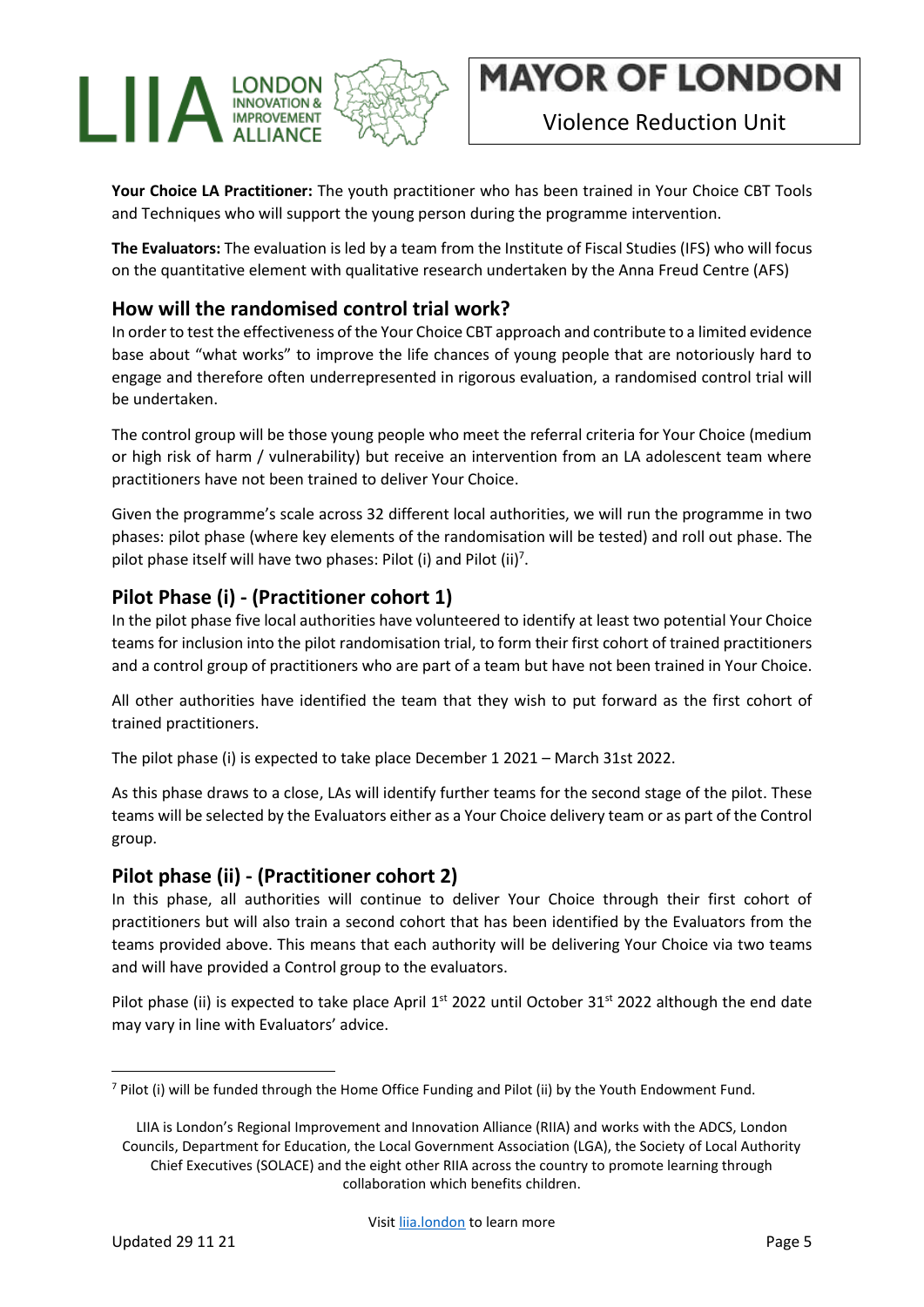

Violence Reduction Unit

### **Programme rollout (Cohorts 3 & 4)**

Programme roll out will take place from the end of the two pilot phases until the end of the programme, 30 June 2024.

Randomisation will be achieved by the evaluators selecting the subsequent target teams to be trained from a list provided by LAs of those groups of practitioners they wish to see trained to deliver the programme. All practitioners the LA identifies will be trained in the course of the programme but the order in which they are trained will be randomly determined.

Examples of this approach are suggested below:

Services where Your Choice could be deployed (not an exhaustive list):

- Youth Offending
- Adolescent Safeguarding
- Edge of Care
- Targeted Youth Support
- Child in Need / Child Protection Teams
- Gangs and exploitation

Within these services Your Choice can be used with specific teams such as those geographically based or dealing with particular cohorts (e.g. pre or post court in the YOS).

Please note, that as the programme encourages local authorities to embed the 'Your Choice Tools and Techniques' into existing pathways, these may include incorporation into a Team around the Child model.

The task in each LA will be to determine where, in the lifetime of the programme, Your Choice will be used and identify the services / teams / sub-teams who will be selected to be part of two further cohorts to be trained in the next two years. The order of selection for training and deployment of Your Choice will be determined by the evaluators.

The number of practitioners trained in each cohort (through a train-the-trainer delivery model) in each LA will be determined by the LA - between a minimum of two and a maximum of eight per cohort.

Tier  $1<sup>8</sup>$  LAs are expected to reach a minimum of 100 children each over the life course of the project (20 by 31/03/22, 40 by 31/03/2023 and 40 by 31/03/2024) and Tier 2 LAs are expected to reach a minimum of 50 children each (10 by 31/03/22, 20 by 31/03/2023 and 20 by 31/03/2024).

#### **Training**

The training will be delivered via a Train the Trainer model, at local authority level. The trainers will have two days of introductory training, led by the pan-London Your Choice Programme Practice Lead which will include:

<sup>8</sup> Please see Appendix 1

LIIA is London's Regional Improvement and Innovation Alliance (RIIA) and works with the ADCS, London Councils, Department for Education, the Local Government Association (LGA), the Society of Local Authority Chief Executives (SOLACE) and the eight other RIIA across the country to promote learning through collaboration which benefits children.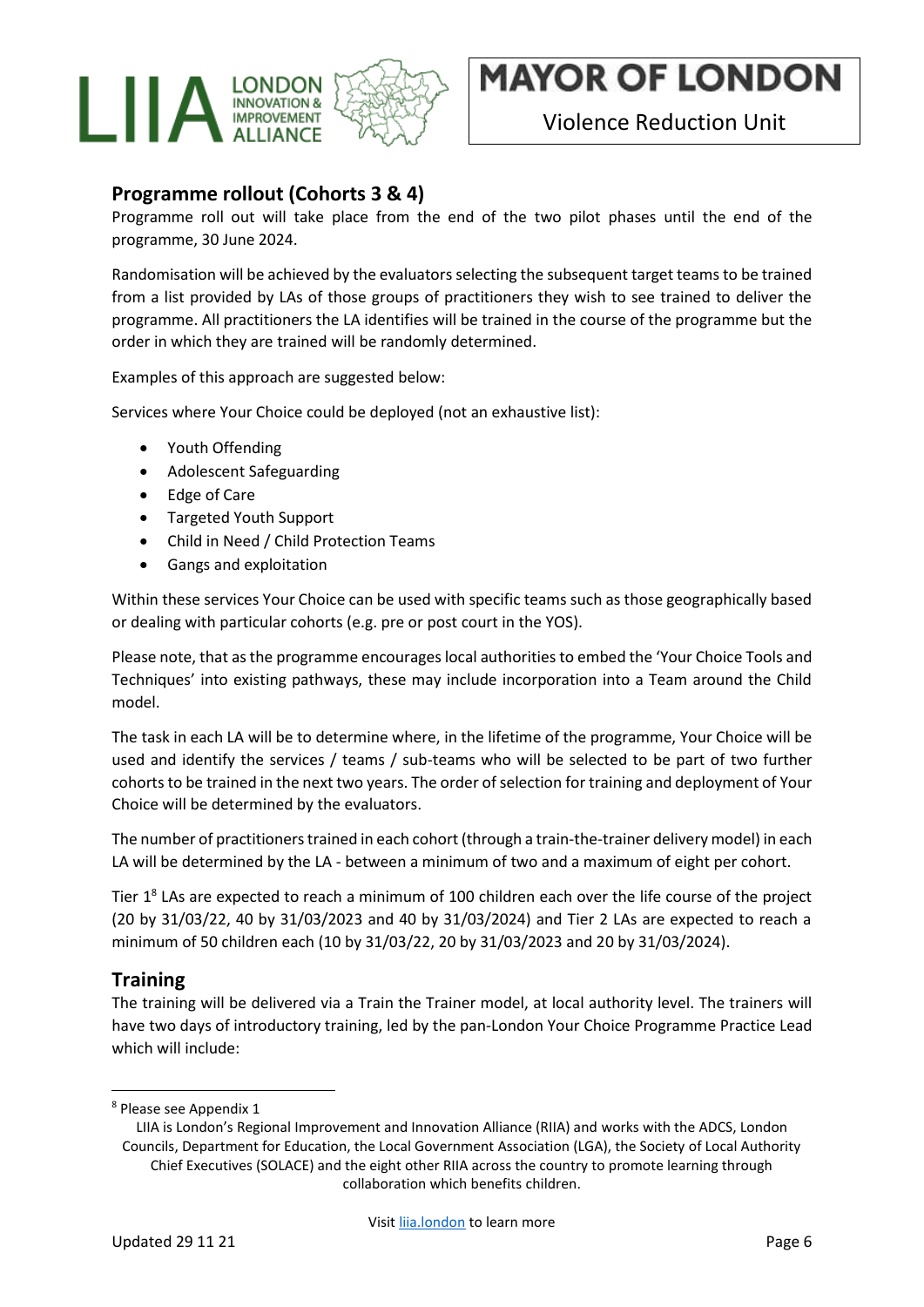

Violence Reduction Unit

- Overview course content & learning objectives
- Being creative with assessment, formulation and goal setting
- Making interventions accessible & responsive
	- o Adapting interventions to support engagement
		- o Adapting interventions in response to individual needs (ASD, ADHD, cultural sensitivity)



The pan-London Your Choice Programme Practice Lead will then run a joint training session for the trainers and the trainees (youth practitioners) as a programme launch to ensure all participants are receiving common messages about the programme. This day will also be a requirement for any clinical leads who are not also the LA trainers.

The Your Choice LA Trainers will then be equipped to deliver the final four days of training to the youth practitioners in cohorts of between two and eight. The Your Choice programme is not manualised but materials are provided with practical tools and techniques to support the intervention. Core elements of the practitioner training sessions will include:

- Introducing the Your Choice Programme
- Understanding CBT
	- o The Five Factors CBT model
	- o Three levels of cognition
	- o Therapeutic processes
- Assessment & Socialisation to CBT model
	- o Gathering information creatively
	- o Formulating with young people
- CBT informed tools and techniques
	- o Goal setting
	- o Automatic thoughts
	- o Values and Behavioural activation
	- o Coping strategies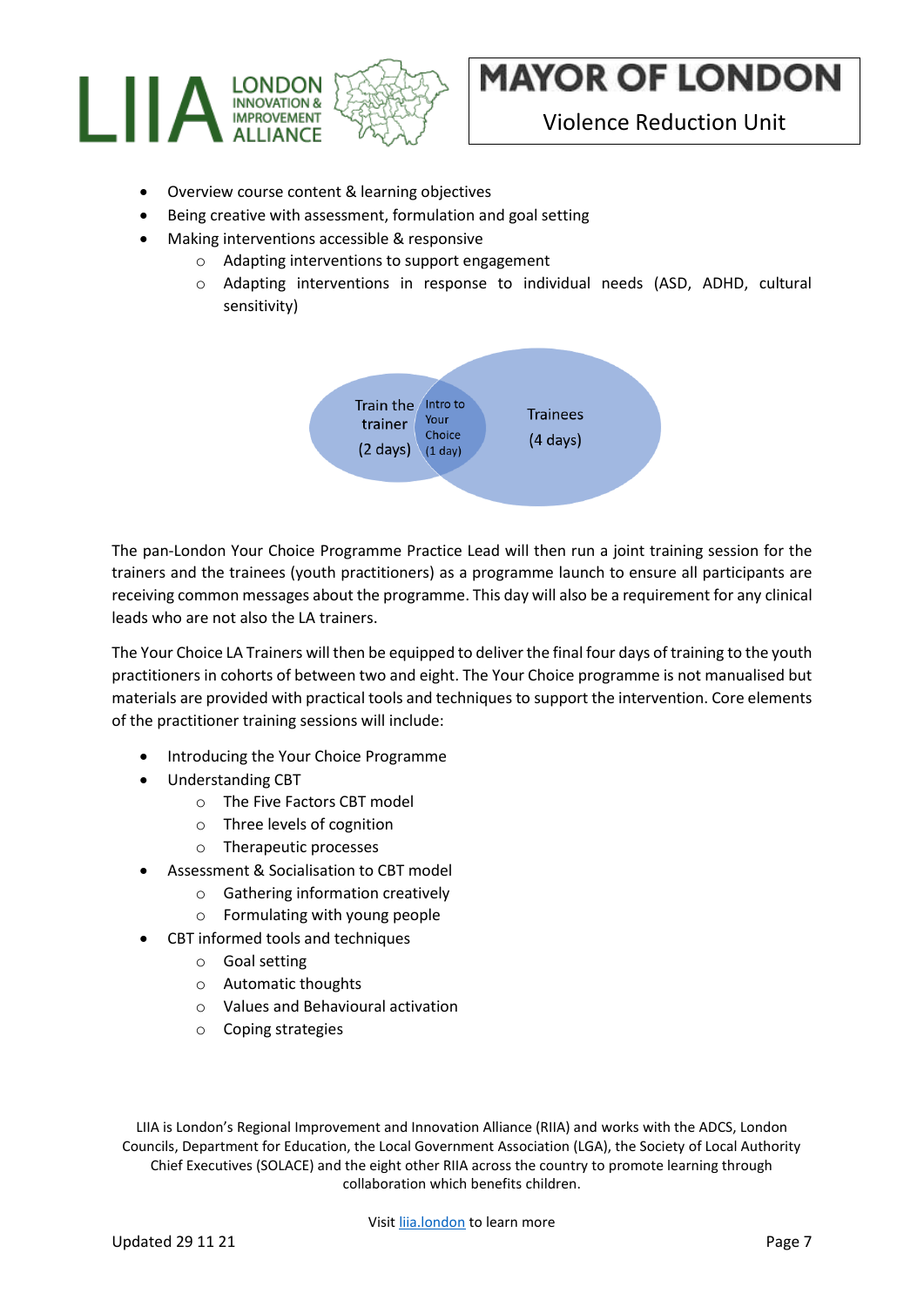

Violence Reduction Unit

#### **Monitoring and reporting**

At present it is anticipated that the Strengths and Difficulties Questionnaire will be used alongside outcome rating scales to assess distanced travelled in the course of the intervention. Work is ongoing with the evaluators to identify how practitioner and parent / carer views can also be captured. As ever this will be a balance of wanting to understand impact without making the programme onerous to administer for practitioner / LA or evaluators. It is likely, given the characteristics of this cohort, there will be continued engagement with local authority services after the Your Choice intervention and this may be from the same practitioner.

The SPOC will be asked to provide a simple *monthly* [monitoring](https://forms.office.com/r/TiPN1Gdn0s) returns which focuses on outputs and at *quarterly* intervals reporting which will additionally include financial returns and [programme](https://forms.office.com/r/2wKWPvLLfe) [reflections.](https://forms.office.com/r/2wKWPvLLfe) It is anticipated this will be managed electronically via the MS Forms links.

Programme consistency and quality will be monitored by the Programme Practice Lead through session observations, dip-sampling methods in compliance with information governance, review of distance travelled tools and engagement through the communities of practice.

Work is ongoing with the evaluators in relation to what data they will require to support the evaluation.

#### **Shared review of the programme pilot phase**

September and October has seen detailed work to design the evaluation in a way which supports the innovative and ambitious programme delivery. The first ten months of delivery (the two pilot phases and evaluator review) will be an opportunity to test the programme design and the data capture requirements which will be needed for the evaluation. This period is an opportunity to test and learn; nonetheless, during this phase the programme will need to demonstrate the key elements are being delivered as planned in order give confidence that a full-scale evaluation will be effective. This period will also provide assurance to funders that the programme can be delivered as specified.

#### **Provisional Timetable**

| <b>Milestone</b>                     | <b>Date</b>     |
|--------------------------------------|-----------------|
| <b>Funding Award</b>                 | $15$ -Jul- $21$ |
| Programme Framework agreed           | 15-Oct-21       |
| SPOC & lead professionals identified | 15-Oct-21       |
| Programme Lead in post               | 22-Oct-21       |
| <b>SPOC</b> meeting                  | $02-Nov$ 21     |